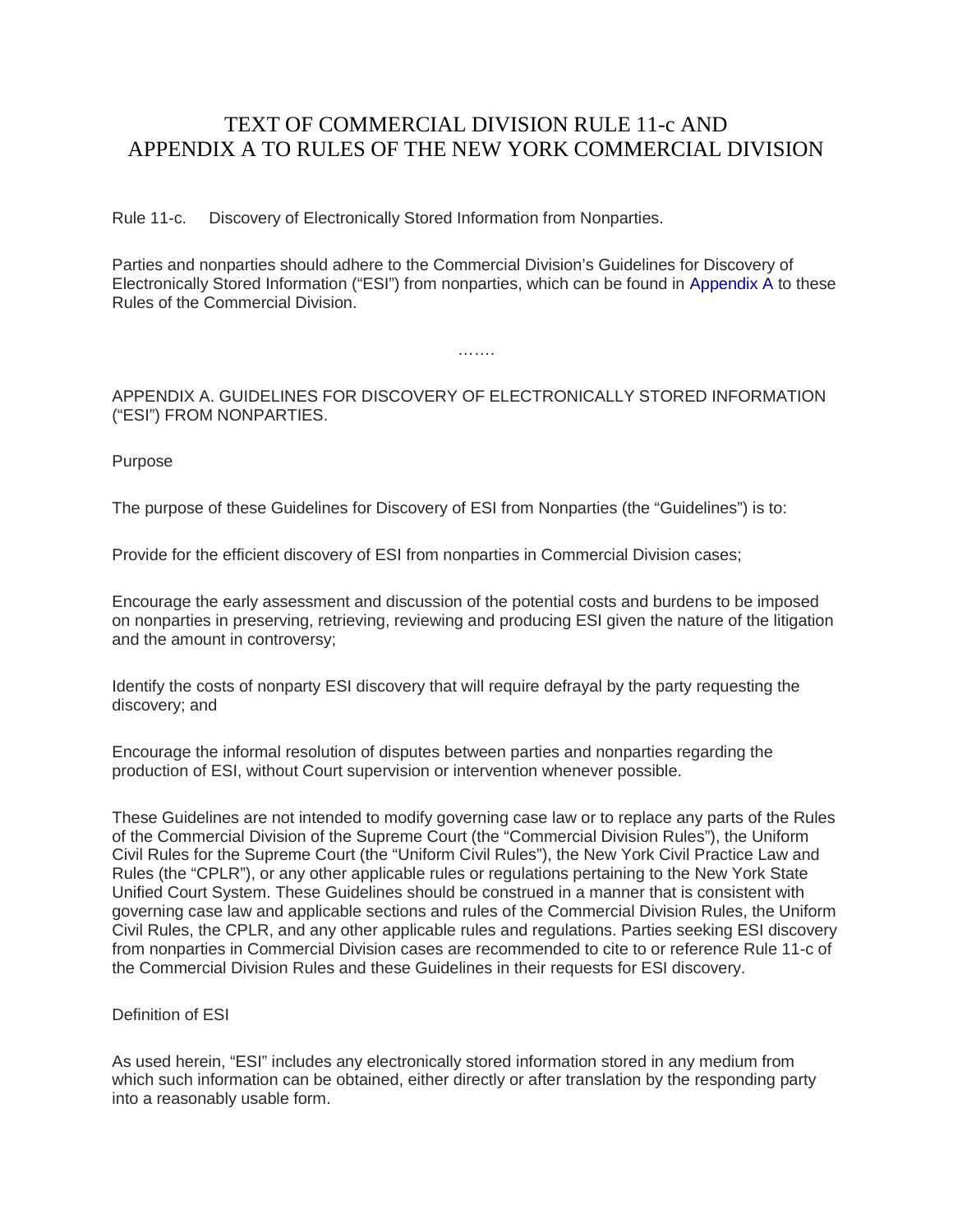## **Guidelines**

I. Subject to all applicable court rules regarding discovery, a party seeking ESI discovery from a nonparty and the nonparty receiving the request for ESI discovery are encouraged to engage in discussions regarding the ESI to be sought as early as permissible in an action.

II. Notwithstanding whether or when the legal duty to preserve ESI arises, which is governed by case law, a party seeking ESI discovery from a nonparty is encouraged to discuss with the nonparty any request that the nonparty implement a litigation hold.

III. A party seeking ESI discovery from a nonparty should reasonably limit its discovery requests, taking into consideration the following proportionality factors:

A. The importance of the issues at stake in the litigation;

B. The amount in controversy;

C. The expected importance of the requested ESI;

D. The availability of the ESI from another source, including a party;

E. The "accessibility" of the ESI, as defined in applicable case law; and

F. The expected burden and cost to the nonparty.

IV. The requesting party and the nonparty should seek to resolve disputes through informal mechanisms and should initiate motion practice only as a last resort. The requesting party and the nonparty should meet and confer concerning the scope of the ESI discovery, the timing and form of production, ways to reduce the cost and burden of the ESI discovery (including but not limited to: an agreement providing for the clawing-back of privileged ESI; and the use of advanced analytic software applications and other technologies that can screen for relevant and privileged ESI), and the requesting party's defrayal of the nonparty's reasonable production expenses. In connection with the meet and confer process, the requesting party and the nonparty should consider the proportionality factors set forth in paragraph III. In the event no agreement is reached through the meet and confer process, the requesting party and the nonparty are encouraged to seek resolution by availing themselves of the Court System's resources, such as by requesting a telephonic conference with a law clerk or special referee or the appointment of an unpaid mediator in accordance with Rule 3 of the Commercial Division Rules.

V. The requesting party shall defray the nonparty's reasonable production expenses in accordance with Rules 3111 and 3122(d) of the CPLR. Such reasonable production expenses may include the following:

A. Fees charged by outside counsel and e-discovery consultants;

B. The costs incurred in connection with the identification, preservation, collection, processing, hosting, use of advanced analytical software applications and other technologies, review for